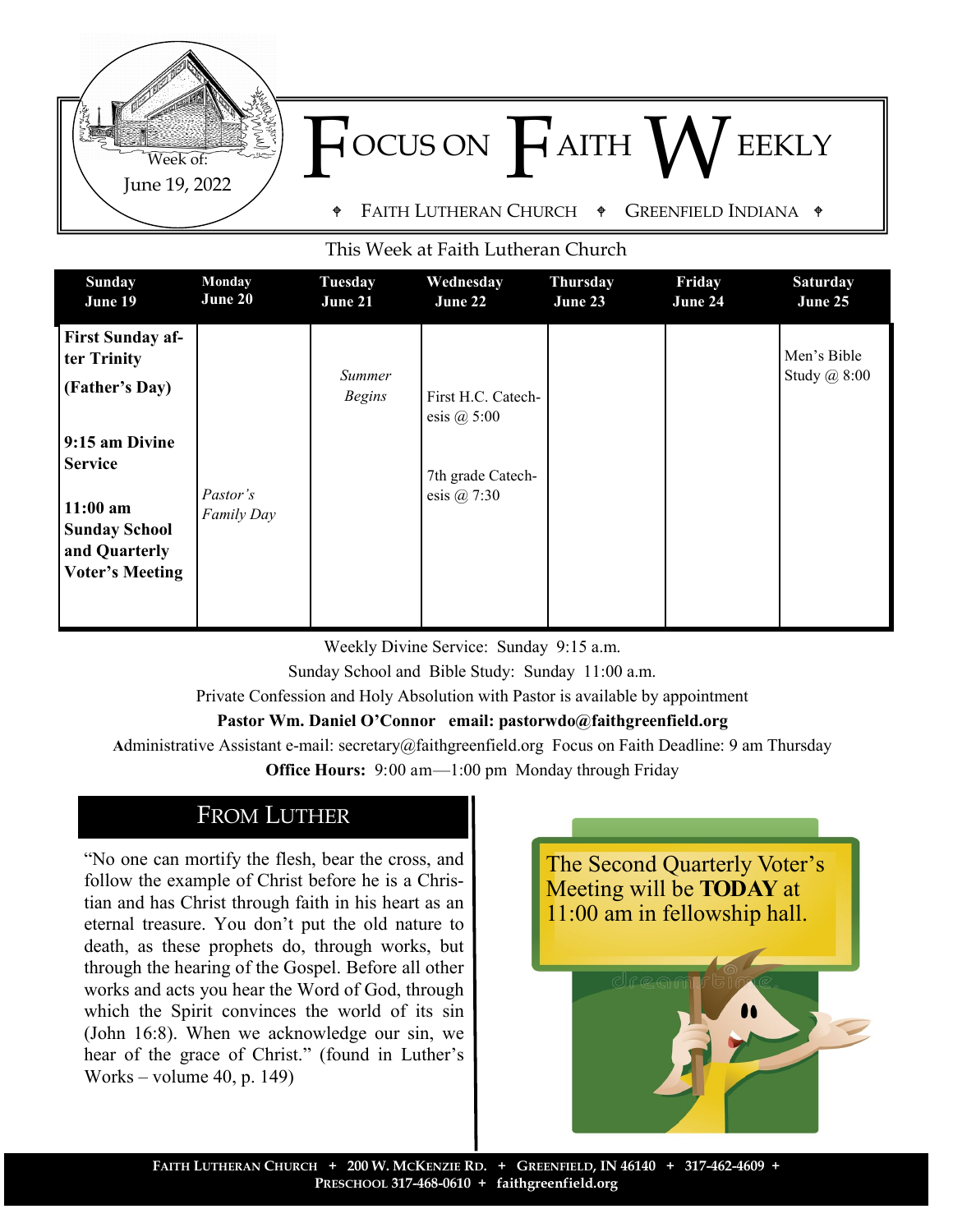### **REMEMBERING THE SAINTS**

**The Nativity of St. John the Baptist** (June 24<sup>th</sup>) – St. John the Baptizer, the son of Zechariah and Elizabeth, was born into a priestly family. His birth was miraculously announced to his father by an angel of the Lord (Luke 1:5-23), and on the occasion of his birth his aged father proclaimed a hymn of praise (Luke 1:67-79). This hymn is entitled the Benedictus, and it serves as the traditional Gospel Canticle in the Church's Service of Morning Prayer.

Events of John's life, and his teaching, are known from accounts in all four of the Gospels. In the wilderness of Judea, near the Jordan River, John began to preach a call to repentance and a baptismal washing, and when he saw Jesus coming toward him he told the crowds: "Behold, the Lamb of God, Who takes away the sin of the world!" (John1:29) John denounced the immoral life of the Herodian rulers, with the result that Herod Antipas – the Tetrarch of Galilee, had him arrested and imprisoned in the huge fortress of Machaerus near the Dead Sea. There Herod had him beheaded (Mark 6:17-29).

John is remembered and honored as the one who, with his preaching, pointed to "the Lamb of God" and "prepared the way" for the coming of the Messiah.

Collect: Almighty God, through John the Baptist, the forerunner of Christ, You once proclaimed salvation. Now grant that we may know this salvation and serve You in holiness and righteousness all the days of our life.

**The Presentation of the Augsburg Confession**  (June  $25<sup>th</sup>$ ) – The Augsburg Confession, the principal doctrinal statement of the theology of Martin Luther and the Lutheran reformers, was written largely by Philip Melanchthon. At its heart, it confesses the justification of sinners by grace alone, through faith alone, for the sake of Christ alone, and asserts that that justification is given

and received through the Means of Grace. Signed by leaders of many German cities and regions, the Augsburg Confession was formally presented to Holy Roman Emperor Charles V at Augsburg, Germany on June  $25<sup>th</sup>$ , 1530. A few weeks later, Roman Catholic authorities rejected the Augsburg Confession, which Melanchthon then defended in the Apology of the Augsburg Confession (1531). In 1580, the Unaltered Augsburg Confession was included in the Book of Concord.

Collect: Lord God, Heavenly Father, You preserved the teaching of the apostolic Church through the confession of the true faith at Augsburg. Continue to cast the bright beams of Your light upon Your Church, that we, being instructed by the doctrine of the blessed apostles, may walk in the light of Your truth and finally attain to the light of everlasting life.

# **Stewardship**

#### **June 19—First Sunday after Trinity**

#### **Luke 16:19 – "There was a rich man who was clothed in purple and fine linen and who feasted sumptuously every day."**

This is often called the story of "The Rich Man and Lazarus." But it should really be called the story of "The Two Rich Men and Lazarus." The other rich man in this story is Abraham. Obviously, these two men used the gift of riches that God gave them in very different ways. The life and decisions of Abraham flowed from faith; the rich man's life and choices flowed from disbelief and selfcenteredness. So Abraham was kind and generous, reflecting his trust in a kind and generous God. And the rich man? Well, you saw what happened to him and what god he served.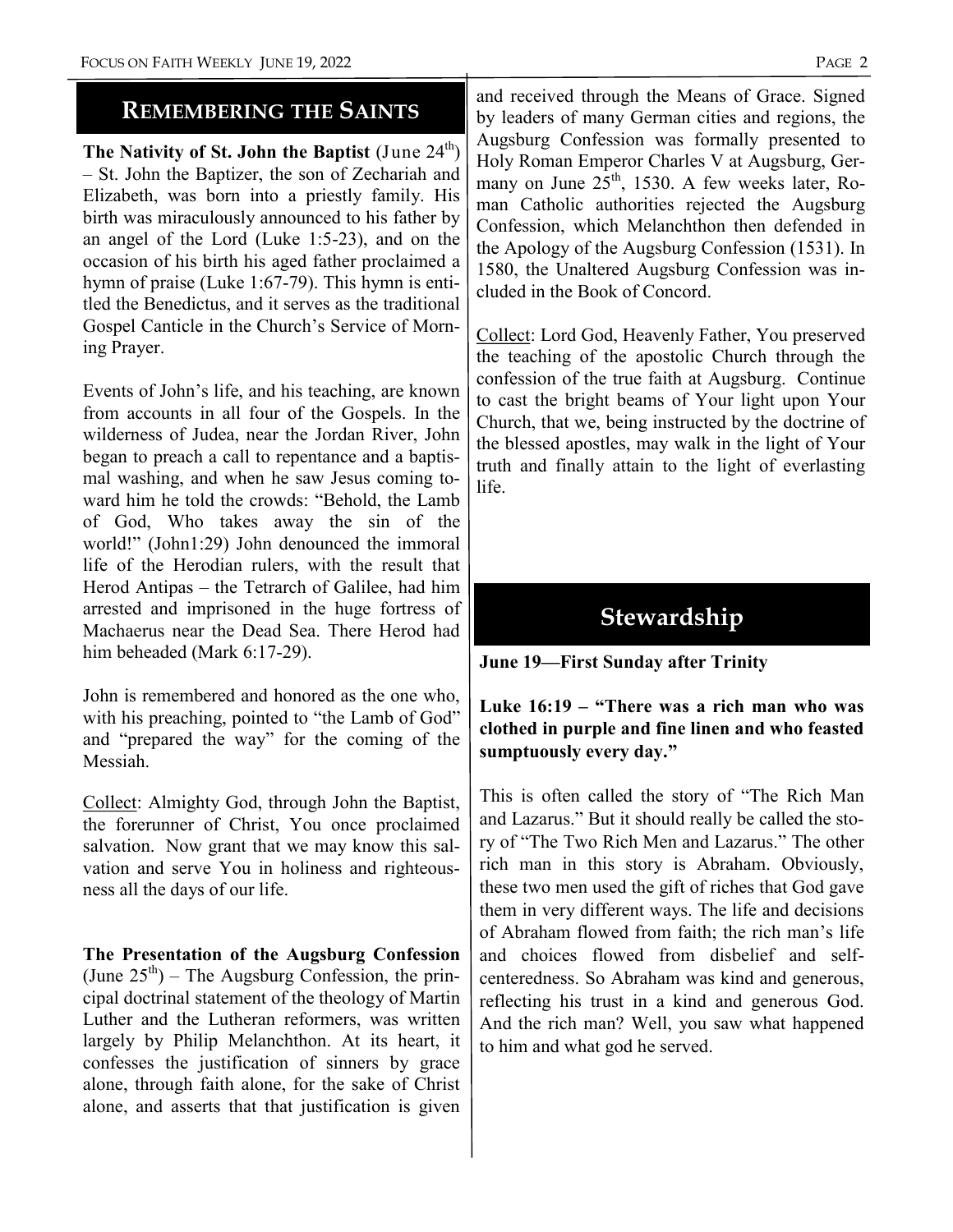#### **CHURCH LEADERS**

#### Council:

 Brian Atkins (Chairman) Chris Ebling (Vice-Chairman) Brenda Dillman (Recording Secretary) David Temme (Treasurer) Phyllis Arthur (Parochial Ed. Chair) Jeff Dickmander (Evangelism Chair) Mike Schildmier (Properties Chair) Rebecca Shanton (Parish Ed. Chair) Mike Drake (Stewardship Chairman) Matthew Surburg (Elders Chair)

Elders:

 Tim Wagner James Froiland Shawn Houser Mark Jenkins (Recording Secretary) Matthew Surburg (Chairman)

## **Voice of CareFEST!**

Celebrate people of all abilities at **Voice of CareFEST!** This **FREE**, inclusive fun fest takes place on **Saturday, July 23 at St. John Lutheran Church, 6630 Southeastern Ave., Indianapolis IN 46203.** This FREE family-friendly celebration features a complimentary Chick-Fil-A picnic lunch, an inclusive fun walk, games, crafts, and music, while promoting physical, emotional, and spiritual care for people with cognitive disabilities and their caregivers in the Southeastern region of Indianapolis.

It's all FREE, but please register online at **VoiceOfCare.org.**

**Questions?** Contact Rev. Paul Klopke at 847- 529-8535 or Ivonne Zimmer at 317-408-8429.

### **PRESCHOOL REGISTRATION 2022-2023 SCHOOL YEAR**

Registration is now open for everyone for the 2022 -2023 school year. We still have openings in our 3's and PreK classes. If you know of someone who might be interested, please share this information with them. Preschool brochures and registration forms can be found in the Narthex. If you have any questions, please contact the Director, Rebecca Shanton, at the preschool, 317-468-0610, by text, 260-343-1602, or by email:

rshanton.faithpreschool@gmail.com.

## **INVITATION TO JOIN ALTAR GUILD**

The Altar Guild at Faith Lutheran invites women and men of all ages to participate in this service opportunity. Members of the Altar Guild clean, maintain, and prepare the furnishings, vessels, paraments, vestments, and other items used in the worship services at Faith Lutheran Church.

As we prepare a schedule of service for the year 2022-2023, we ask that you consider joining this group. If you have questions or are interested in joining the Altar Guild, please speak to the chairman, Debby Thompson. You may also call her at 765-620-1280.

## **Moments of Comfort**

*Peace: Take Heart Theme Text: John 16:33 Speaker: Rev. Jim Elsner*

You will have tribulation. You will have to stand through the storms of this life. Yet, you will never face these alone. You have a Savior who has overcome every struggle, paid for every sin, and covers you with His love.

Find Moments of Comfort on their You Tube channel and subscribe to receive notification of the weekly videos.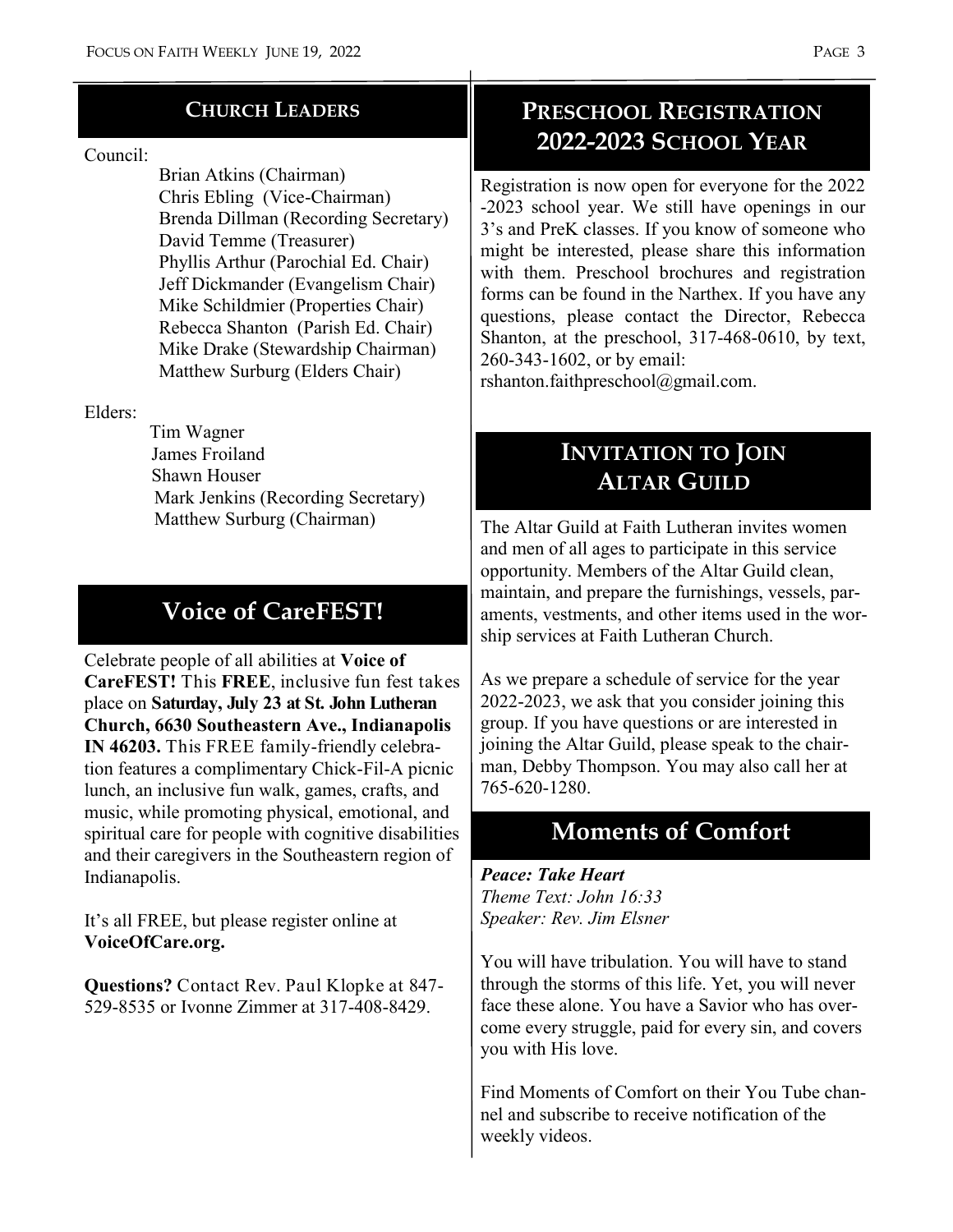## **RECEIVING IN FAITH: JUNE 12, 2022**

9:15 am Divine Service: 89

### **RESPONDING IN FAITH: JUNE 12, 2022**

**Total .......\$6,315.37**

### **Ushers and Greeters Needed**

Ushers and Greeters are needed. Please contact Richard Curry or Jim Arthur if interested or desire more information.

## WORSHIP ANEW (WORSHIP FOR SHUT-INS)

**June 19, 2022 – First Sunday after Trinity Psalm 3; Isaiah 65:1-9; Luke 8:26-39 Sermon Text: Luke 8:38-39**

**"How Much God Has Done " Rev. Thomas Eggold**

**In this week's reading, after Jesus drove demons out of a man, He told him, "Return home and tell how much God has done for you." Christ crossed the lake to restore this man, not only so that the man would be "dressed and in his right mind," but so that this once ostracized and isolated outcast could go home, could be reunited with his family, could rejoin his community, and could carry with him a message of "how much God has done" for him. This is what Christ has done for us as well.**

## **Teacher Opening**

Lutheran Special Education Ministries is looking for a full-time resource room teacher position at St. John Lutheran School in Indianapolis. Applicants must hold a current Teaching License with a special education certification/endorsement. Interested applicants looking for more information or wishing to submit a resume are asked to contact Richard Schumacher at (734) 748-5253 or e-mail him at rschumacher@luthsped.org.

### **EXCHANGE STUDENTS**

I am a Local Coordinator with **STS Foundation** for International High School Exchange Students. We work with high schools throughout the U.S. and seek host families and individuals to match with exchange students preparing to attend the 2022- 2023 school year.

Are you interested in hosting an exchange student? We are proud to offer American families the opportunity to become citizen diplomats by welcoming an international high school student into their home. We currently have male and female exchange students coming from Austria, Czech Republic, Denmark, Germany, Italy, Kazakhstan, Netherlands, New Zealand, Norway, Pakistan, Saudi Arabia, Serbia, Spain, Sweden, Switzerland, Tajikistan, Tunisia, Turkey, United Kingdom, and the list continues to grow. Our students have all types of interests that match a host family; from music abilities, sports, theater, outdoor interests, and many, many more! By living as a household member, the student learns about an American way of life and the host families, church, school, and community also benefit and experience a new culture. An exchange student provides an immense perspective and expands its high school's students and community's cultural appreciation.

> Thank you, Tim Beals Local Coodinator—IN/IL Region (317) 440-5170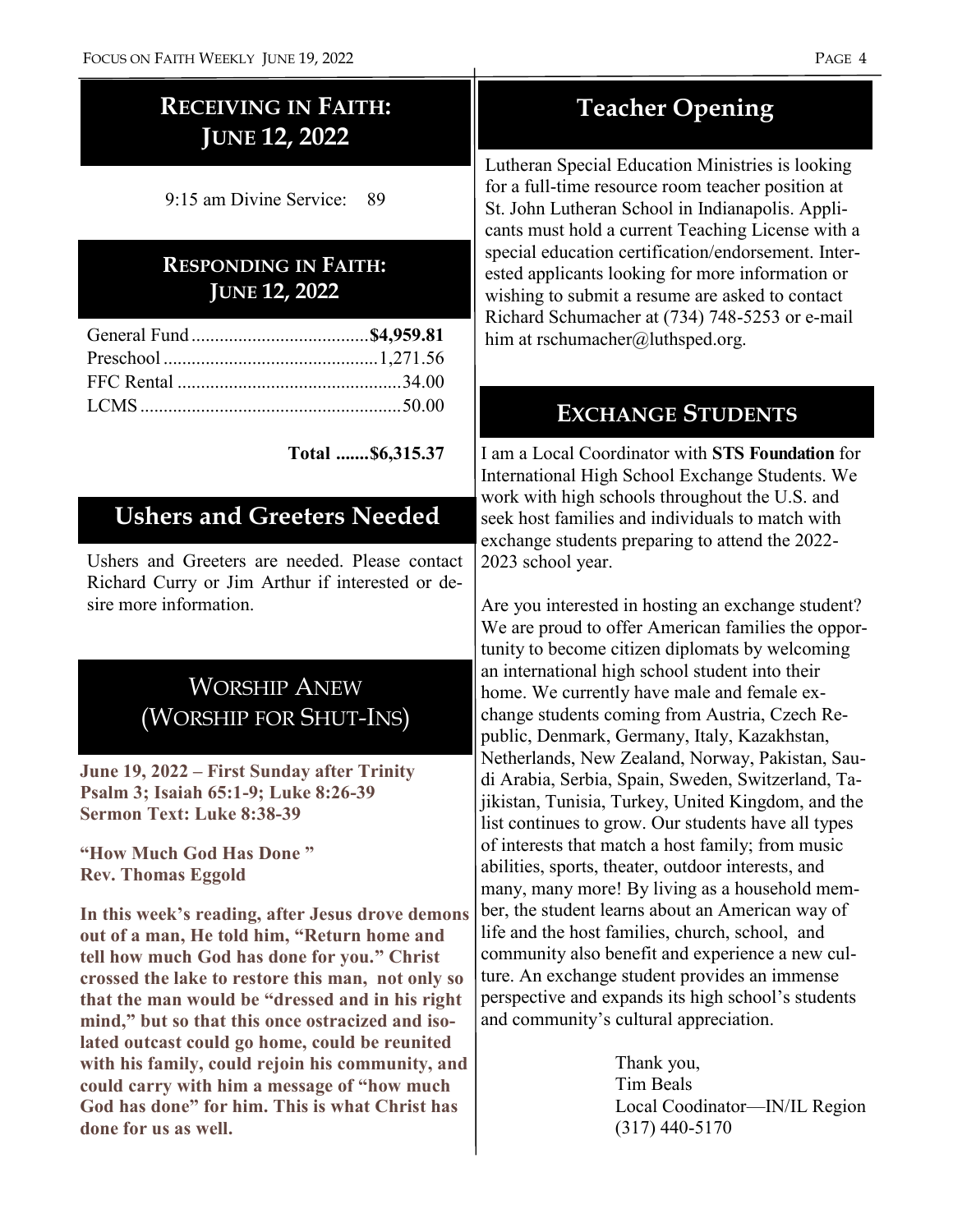## **LUTHERAN HIGH SCHOOL UPCOMING EVENTS**

#### **Summer Sports Camps June 2022**

**LHS will offer summer sports camps** during June for boys and girls currently in grade school. Camps will be held for Co-Ed Soccer (June 20- 24).

For more information and to register, visit lhsi.org or call 317-787-5474.

### **Performing Arts Camp - June 27-July 1**

Lutheran High School is offering a summer camp for choir and for band the week of June 27-July 1 for students who have completed grades 5, 6, 7, or 8. Visit LHSI.org or call 317-787-5474 for more information and to register.

## **INDIANA FEVER OUTING JULY 13, 2022**

#### **Indiana Fever Kid's Day July 13 at Noon.**

On this gameday, we will have the following available leading up to tip-off vs the Connecticut Sun, at 12:00 pm on 7/13. The game will be at Indiana Farmers Coliseum, with free bus parking.

- Face painters
- Cheer sticks
- Mascot Interaction
- Balloon artists
- Everyone can bring their own packed lunch
- Tickets start at \$8!

Check out the link that is listed below for a look at what we have done for Kids Day in the past [Indiana Fever Kids Day 2019](https://nam02.safelinks.protection.outlook.com/?url=https%3A%2F%2Ffever.wnba.com%2Fgroups%2Fkids-day%2F&data=05%7C01%7CCEvans%40PACERS.com%7C13bc102c83744e4cf7ac08da2e064c3b%7C25a1d65179e3465a8d16d790287be72a%7C0%7C0%7C637872901842488920%7CUnknown%7CTWFpbGZsb) - Indiana Fever [\(wnba.com\)](https://nam02.safelinks.protection.outlook.com/?url=https%3A%2F%2Ffever.wnba.com%2Fgroups%2Fkids-day%2F&data=05%7C01%7CCEvans%40PACERS.com%7C13bc102c83744e4cf7ac08da2e064c3b%7C25a1d65179e3465a8d16d790287be72a%7C0%7C0%7C637872901842488920%7CUnknown%7CTWFpbGZsb)

### **IN THE LORD'S SERVICE SUNDAY, JUNE 26, 2022 FIRST SUNDAY AFTER TRINITY**

| Crucifer/AcolyteSolomon Wagner             |
|--------------------------------------------|
|                                            |
| Greeters Richard & Gloria Curry            |
| Ushers Richard Curry, Jim Arthur           |
| and Jeff Dickmander                        |
| Youth Assistant Bailey Shanton             |
| Altar Guild  Melissa Ebling & Cinda Rumler |
| Fellowship/Refreshments The Dishman        |
| Drake and Yeager Families                  |

## **KFUO RADIO**

**KFUO Radio**, the broadcast voice of The Lutheran Church—Missouri Synod, shares Christ for you anytime, anywhere on **KFUO.org** via worship services, Bible and theology studies, practical talk programs, and sacred music. Find programs on demand at [kfuo.org](https://kfuo.us19.list-manage.com/track/click?u=54af661ed49340a315983cb13&id=fd26688684&e=9fbf9b262b) and wherever you get your podcasts! Find us on social:

**@KFUOradio** on [Facebook,](https://kfuo.us19.list-manage.com/track/click?u=54af661ed49340a315983cb13&id=b928fef4ba&e=9fbf9b262b) [Twitter,](https://kfuo.us19.list-manage.com/track/click?u=54af661ed49340a315983cb13&id=3e9e294abe&e=9fbf9b262b)  and [Instagram.](https://kfuo.us19.list-manage.com/track/click?u=54af661ed49340a315983cb13&id=45a5c39706&e=9fbf9b262b)

### **CHRIST FOR YOU this week on KFUO.org:**

Study the Lord's Supper In Two Kinds on the Anniversary of the Presentation of the Augsburg Confession on 6/25 at 10:00 am, CT, study Acts 20-22 on Sharper Iron's "To the End of the Earth" (weekdays at 8:00 am, CT), and learn more about Genesis 18-21 on Thy Strong Word (weekdays at 11:00 am, CT).